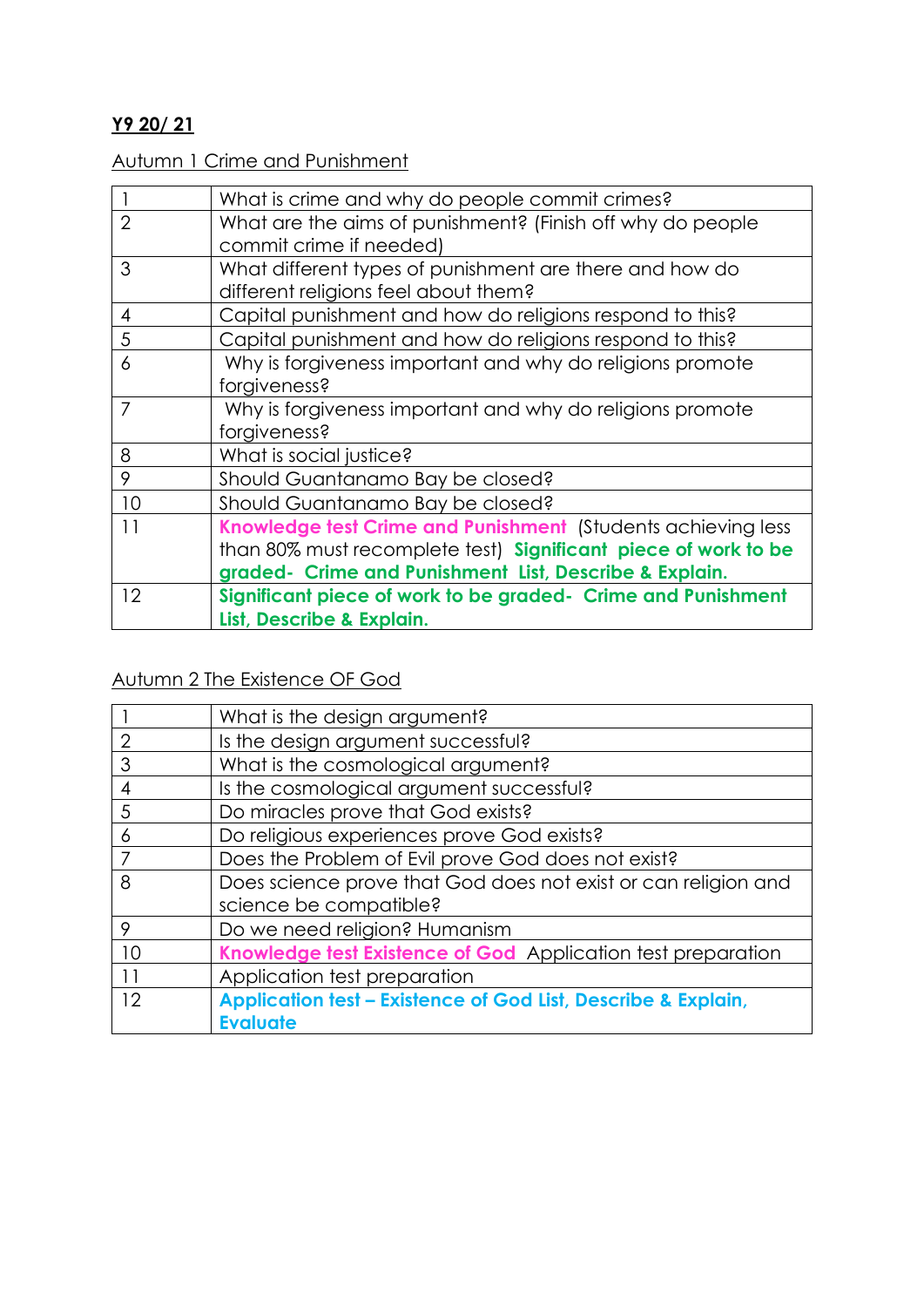# Spring 1 Abortion / Euthanasia

|               | Assessment feedback                                                         |
|---------------|-----------------------------------------------------------------------------|
| $\mathcal{D}$ | Introduction to abortion- the law. When does life begin?                    |
| 3             | Application test feedback                                                   |
|               | Introduction to abortion-the law. When does life begin?                     |
| 5             | What is the Christian response to abortion?                                 |
| 6             | Scenario lesson: why do people respond differently to abortion?             |
|               | How do other world religions respond to abortion?                           |
| 8             | Knowledge test Abortion Introduction to euthanasia- is<br>euthanasia legal? |
| Q             | What are the different responses to euthanasia? For and<br>against.         |

# Spring 2 Euthanasia, Animal Rights and Stewardship

| How do case studies impact our view on euthanasia?           |
|--------------------------------------------------------------|
| Documentary lesson                                           |
| Knowledge test Euthanasia (Students achieving less than 80%  |
| must recomplete test) Significant piece of work to be graded |
| <b>Euthanasia Describe &amp; Explain, Evaluate.</b>          |
| Significant piece of work to be graded Euthanasia Describe & |
| <b>Explain, Evaluate.</b>                                    |
| What problems are facing the planet and why should we care?  |
| Stewardship: Should Christians care for the planet?          |
| Should Muslims care for the planet?                          |
| Should Jews care for the planet?                             |
| Should we care about animals?                                |
|                                                              |